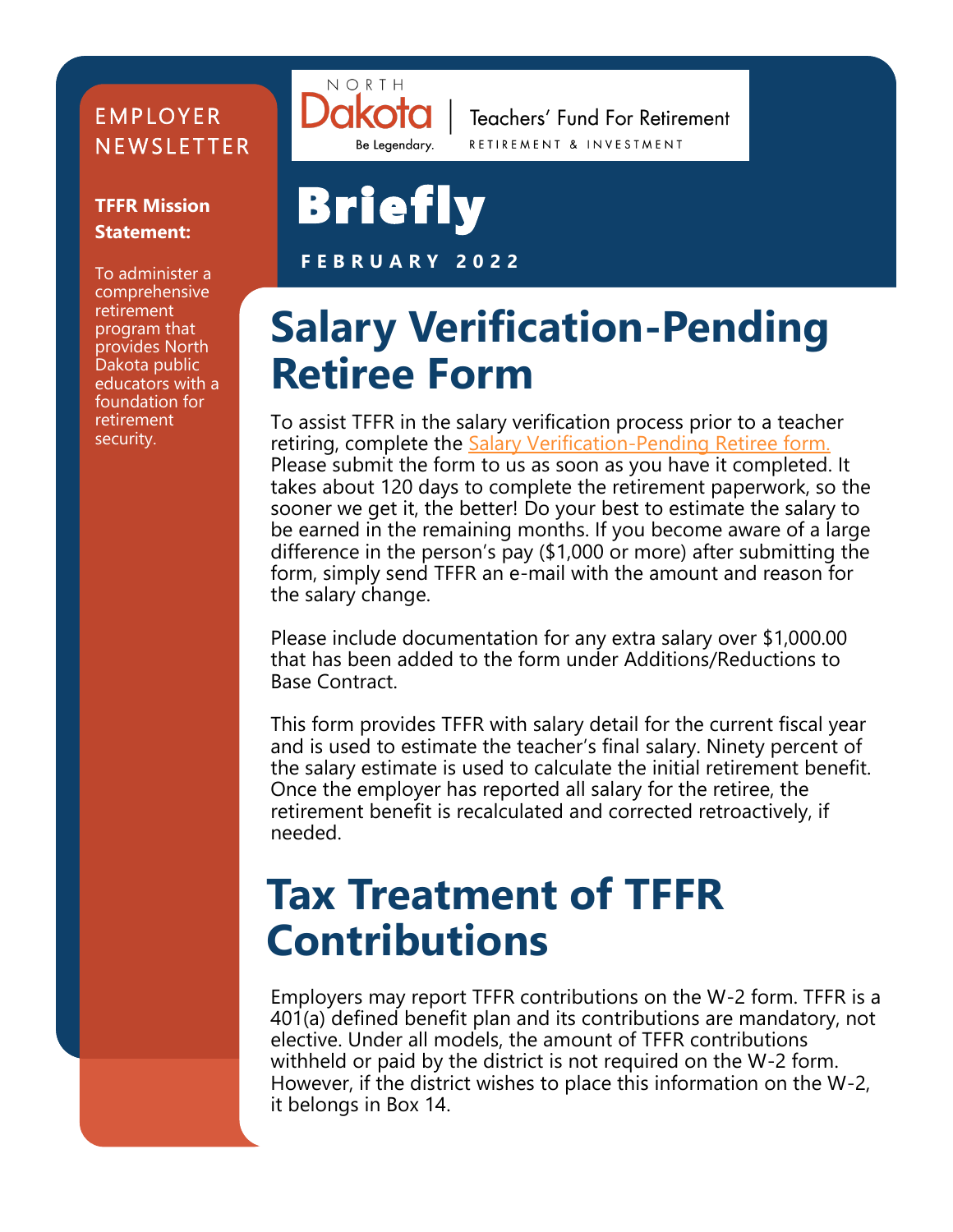**P A G E 2**

### **NDRIO Moved!**



In an effort to align with Governor Burgum's initiative to maximize the use of state-owned facilities and reduce rent expenses for state agencies, NDRIO/TFFR has moved to the Workforce Safety and Insurance (WSI) building. However, our mailing address will remain the same.

Physical Address Mailing Address 1600 East Century Avenue, Ste. 3 PO Box 7100 Bismarck ND 58503 Bismarck ND 58507-7100

#### **2021 Annual Financial Report Available**

For a complete review of the financial, investment, and actuarial conditions of the State Investment Board (SIB) and the Teachers' Fund for Retirement (TFFR), please view the Retirement and Investment Office (RIO) [2021 Annual Comprehensive Financial Report](https://www.rio.nd.gov/sites/www/files/documents/PDFs/RIO/Reports/annualreport2021.pdf) (ACFR).

#### **TFFR Education Opportunities for Business Managers**

We are working on the virtual Business Manager Education Workshops, with the first one being offered in February! They will be under an hour and at different times and days, so that you can all attend. And we have some great topics on our list!

Watch your email for the invite and the topic for discussion!

Also, we are planning a New Business Manager Workshop in March! We have been keeping a list of the New Business Managers, but we also encourage you to reach out to us, if you are interested in attending!

Stay tuned!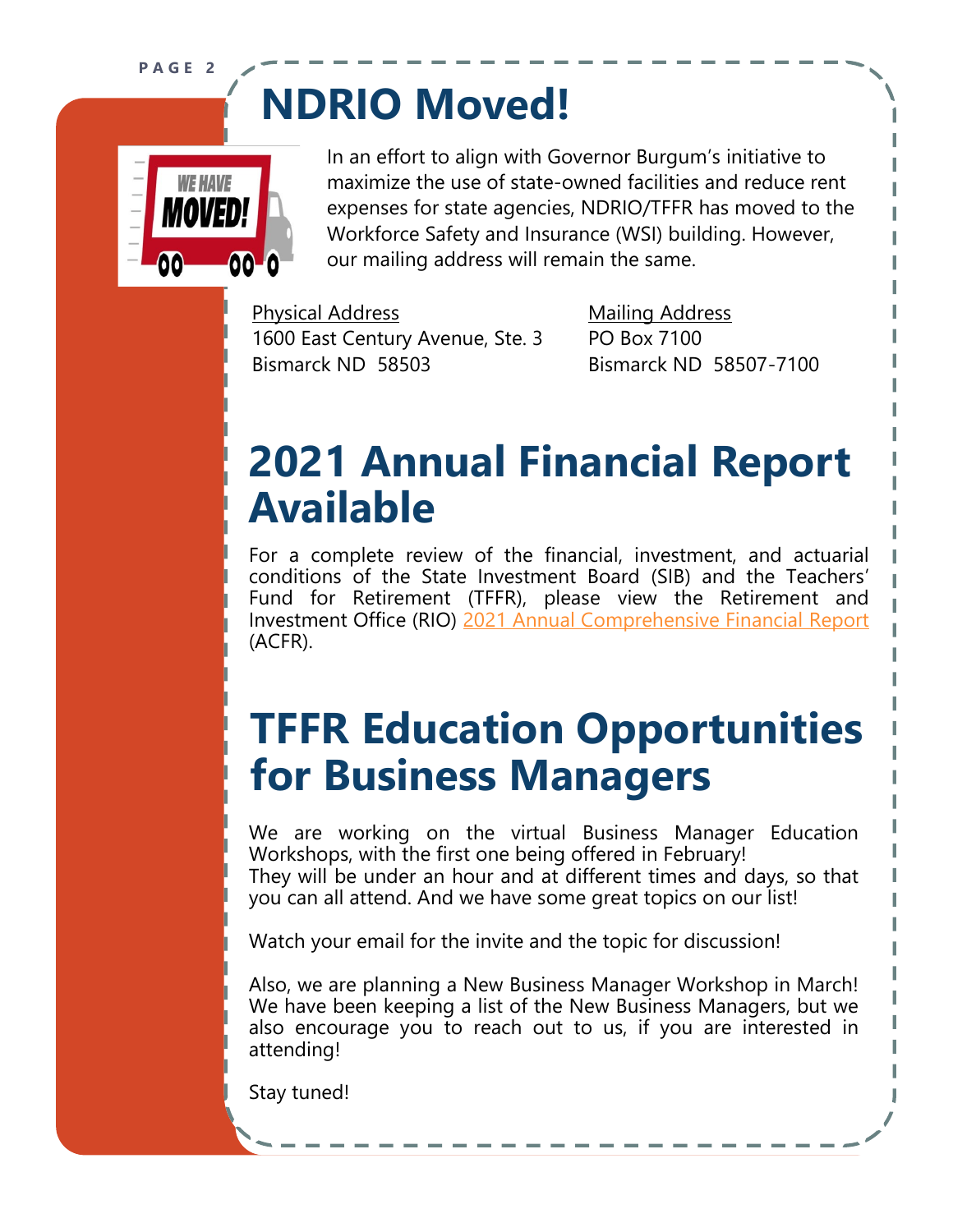#### **Why Does Audit Keep Picking On Me?**



**P A G E 3**

Ever think that you are always getting requests from auditors for an audit? Thinking how do I keep getting selected, or are they picking on me?

There are multiple audits (both internal and external) that go on each year that include the Participant Data Review, Employer Reviews, GASB Audit, and employer contribution confirmations that are a part of the financial statement audit.

There are currently 207 employers, and between the different audits or reviews performed each year, approximately 80-90 employers are selected. As both internal and external try not to pick the same employers within a year, it does happen.

Some factors for consideration when selecting a sample also can include but are not limited to:

- The size of the employer
- History of reporting errors
- Length of time since the last review
- Significant changes to the employer (e.g., model change)

For all completed audit reports and further explanation of each audit please visit [https://www.rio.nd.gov/state](https://www.rio.nd.gov/state-investment-board-sib/state-investment-board-audit-committee)-investment-board-sib/state-investmentboard-audit-[committee.](https://www.rio.nd.gov/state-investment-board-sib/state-investment-board-audit-committee)

If you have any questions or concerns, please reach out to Internal Audit staff either Supervisor of Internal Audit Sara Sauter and Internal Auditor Dottie Thorsen at 1-800-952-2970.

#### **IRS Compensation Limit**

Annually, the IRS issues a compensation limit that impacts the salary that can be reported to TFFR for benefit calculation purposes.

The 2022 compensation limit increased to **\$305,000**.

If you have any TFFR employees that will be earning in excess of this amount, please contact Denise Weeks, TFFR Retirement Program Manager, to discuss how to handle salary reporting for these employees.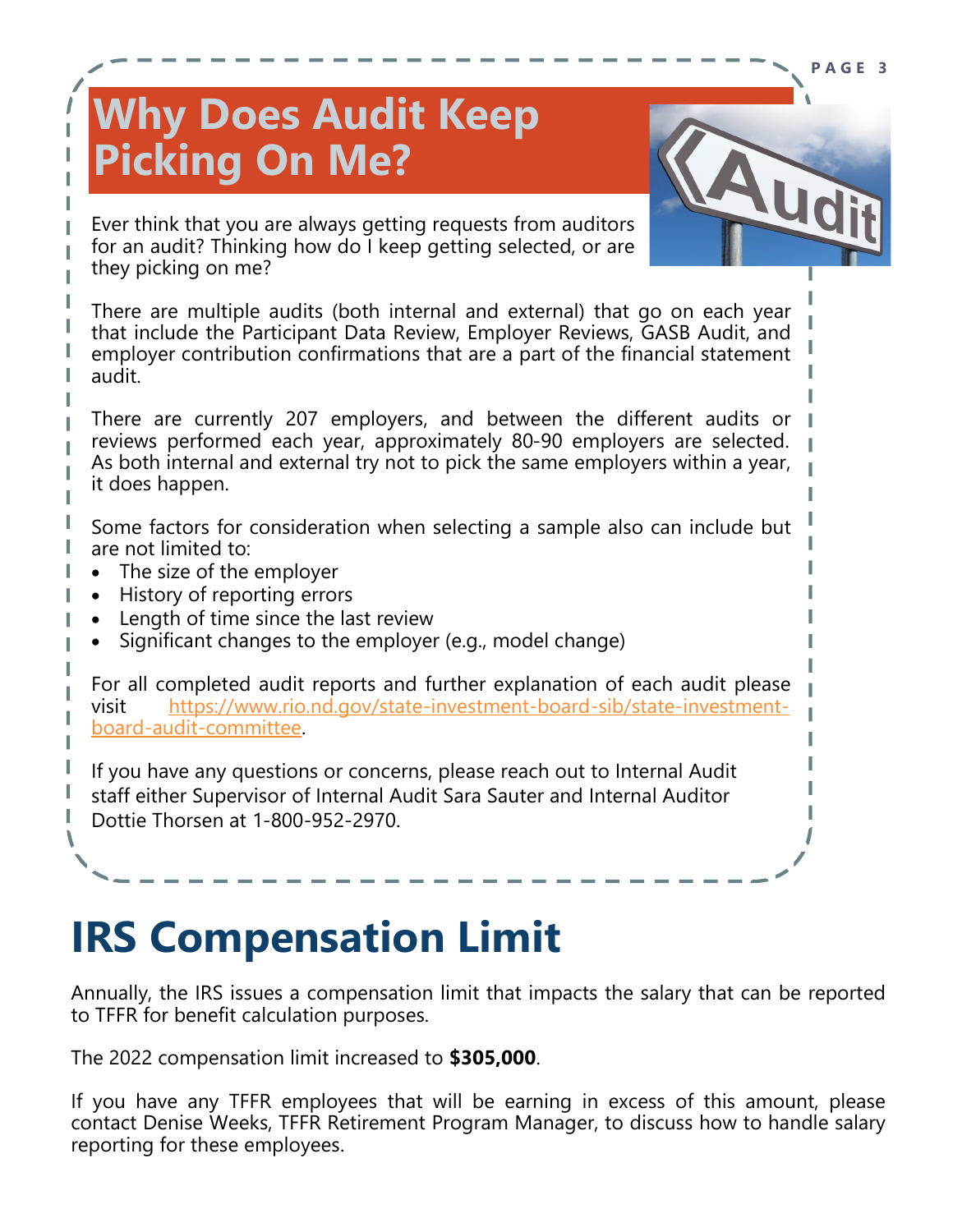### **Retirement Rule of 85/ Rule of 90, Minimum Age 60 Eligibility Report**

Upon request, TFFR can provide school districts with a Retirement Eligibility Profile report. This report gives the district a 30-year projection regarding TFFR member retirement eligibility. The report also contains the names of individuals for workforce planning purposes. The personal information must be kept confidential. If you are interested in receiving a profile for your district, please email the Retirement and Investment Office at **rio@nd.gov**. Due to timing issues with new members and retirees, the retirement profile is not available from July through October of each year.

#### **Pension Administration System (PAS) Modernization Project**

The 2019 Legislative session provided NDRO the funding for an upgrade to the pension administration system. This upgrade will allow better online capabilities for members and employers. NDRIO is currently in contract negotiations with a possible vendor. In order to have complete data on our members, please have new members complete all required sections of the Member Action Form and Designation of Beneficiary forms.

### **GASB Statement 68 Update**

The audited fiscal year 2021 GASB 68 information, including the Employer Allocations and Pension Amounts by Employer Schedules, GASB 68 Disclosure Template, and Sample Journal Entries, are now available on our website. Employers and auditors can use this information to complete your 2022 financials.

All of the **[GASB 68 information](https://www.rio.nd.gov/teachers-fund-retirement-employers)** can be found on our website.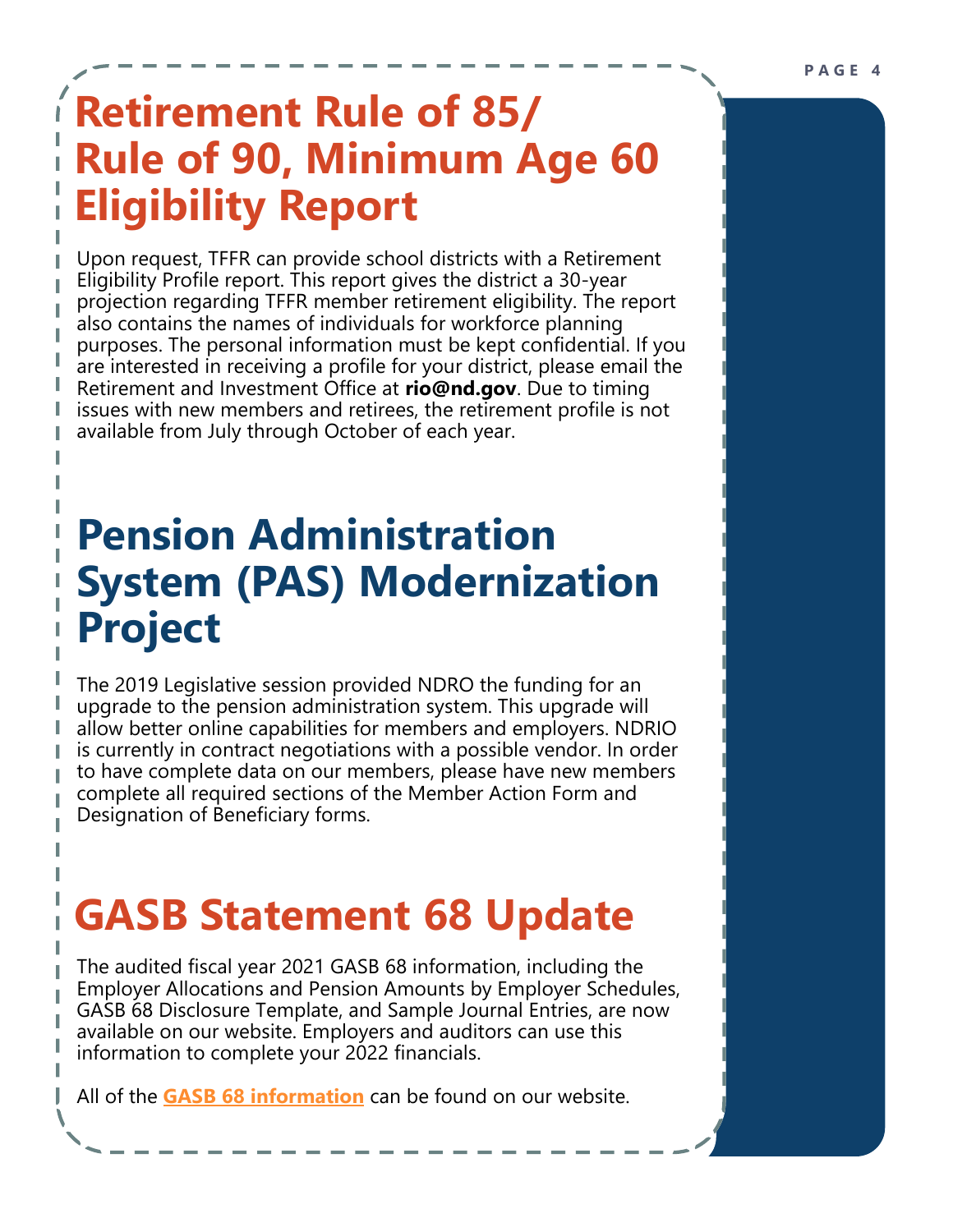#### **Fax-line Out of Commission Indefinitely**

Currently, RIO's fax-line is not working. If you need to submit paperwork or forms to TFFR, please send them either through regular mail or email.

Mailing Address – NDRIO, PO BOX 7100, BISMARCK ND 58507-7100

Email Address to request a secure link – [rio@nd.gov](mailto:rio@nd.gov)

### **Retirement and Investment Office (RIO) Staffing Update**

The Retirement and Investment Office is pleased to announce Jan Murtha has been promoted to Executive Director. Jan served as Chief Retirement Officer since June 2020. She replaces David Hunter who served as Executive Director/Chief Investment Officer since 2014.

We are also happy to announce the onboarding of Scott Anderson who took the position Chief Investment Officer. Mr. Anderson has over 20 years of investment management experience.

Other new staff updates include:

Mensah Anyide-Ocloo – Retirement Services Administrative Assistant Missy Kopp – Promoted to Executive Administrative Assistant Emmalee Rieger – Fiscal Services Administrative Assistant Rachelle Smith – Retirement Services Administrative Assistant

We are excited for the promotions within our organization and the additions to the RIO team!

Updates